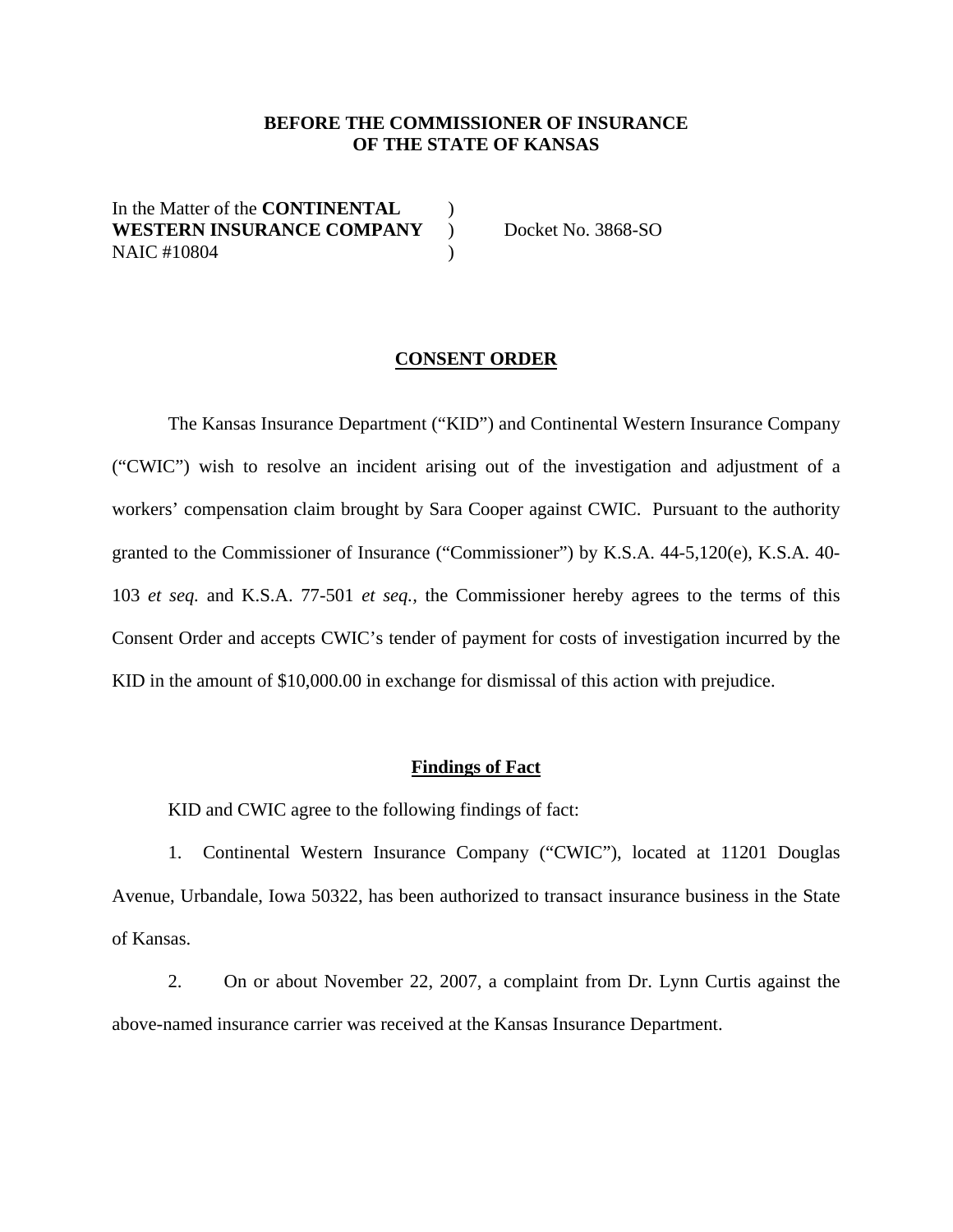3. The complaint was assigned to Ezra J. Ginzburg, Staff Attorney, for his review to determine if a violation of K.S.A. 44-5,120 had taken place and specifically to find whether the insurance carrier had intentionally, knowingly and willfully failed to pay court ordered medical bills duly authorized and ordered by Administrative Law Judge Bryce Benedict. On or about February 12, 2008, Eliehue Brunson took over the review of the file.

4. The Kansas Insurance Department ("KID") has jurisdiction over this matter pursuant to K.S.A. 44-5,120, K.S.A. 40-103 *et seq* and K.S.A. 77-501.

5. On April 24, 2008, KID issued a Summary Order, Docket No. 3868-SO, which alleged a violation of K.S.A. 44-5,120(d) arising out of CWIC's conduct in the Kansas worker's compensation claim involving claimant Sarah Cooper.

6. On May 9, 2008, KID received a letter from Roger Finscher, attorney for Sarah Cooper, claimant in the matter of *Sarah Cooper v. Sunflower Supports Company and Continental Western Insurance Company*, Docket No. 1,031,064, requesting that the complaint be dismissed.

7. In lieu of further administrative litigation in this matter by the Kansas Insurance Department for alleged acts of conduct as defined in K.S.A. 44-5,120(d), both KID and CWIC have jointly agreed to the terms of this Consent Order.

8. KID and CWIC jointly agree that CWIC will pay the sum of Ten Thousand Dollars (\$10,000.00) and KID will dismiss this action with prejudice. However, if KID institutes a disciplinary action with respect to any newly discovered allegations of a same or similar nature to the Summary Order allegations that KID alleged were committed by CWIC, received on or before December 31, 2008, KID may use the Summary Order allegations in an attempt to show a pattern of practice by the company.

**2**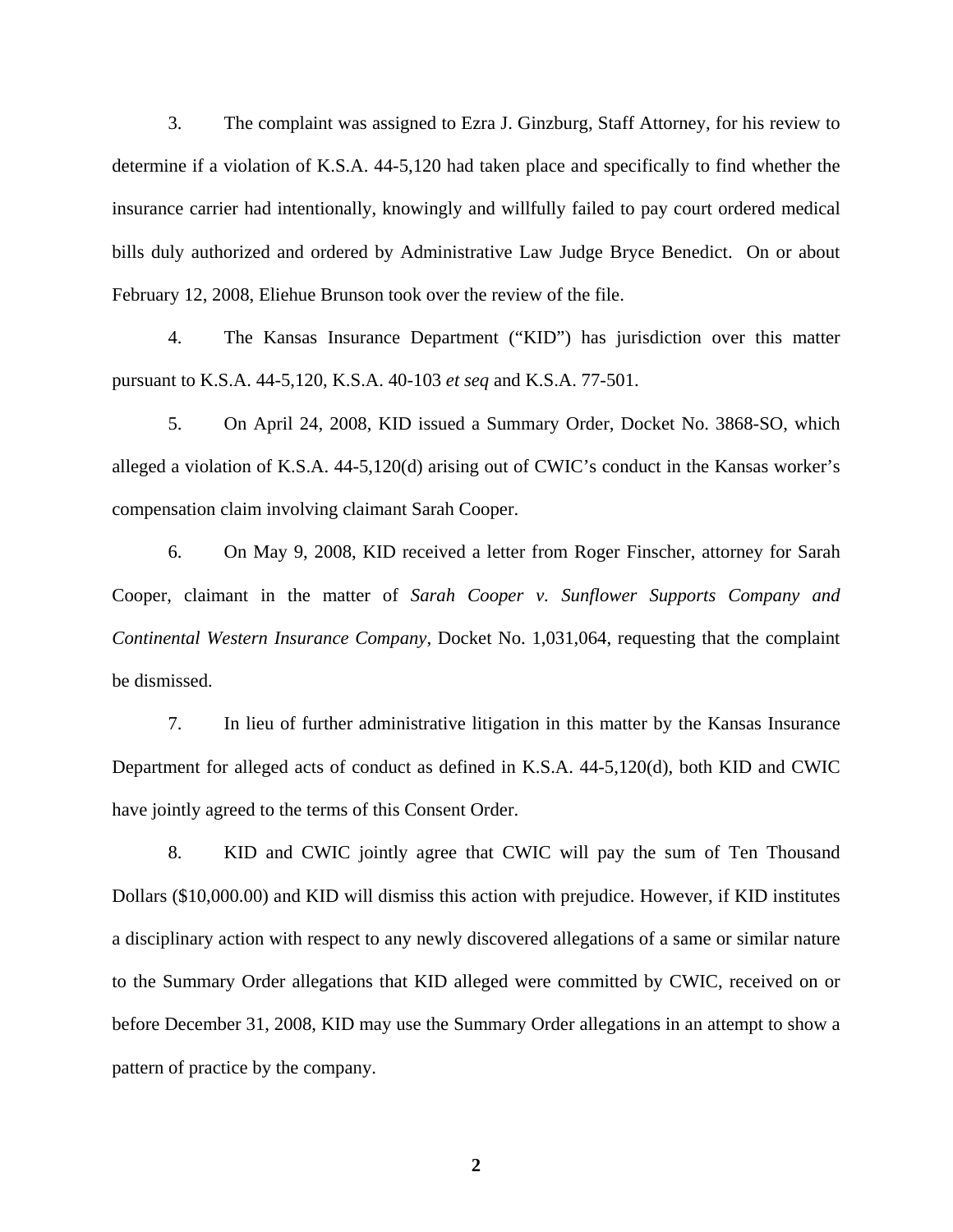9. KID acknowledges that CWIC admits no liability whatsoever in agreeing to this Consent Order. The payment made pursuant to this agreement shall not be construed in any fashion as an admission of liability on behalf of CWIC or as an admission that CWIC was in any way at fault or committed any wrongful acts for the purposes of this administrative action or for the purposes of any other litigation, administrative or civil, arising out of this incident including, but not limited to, *Sarah Cooper v. Sunflower Supports Company and Continental Western Insurance Company*, Docket No. 1,031,064.

#### **Applicable Law**

- 1. K.S.A. 77-501 *et seq.* The Kansas Administrative Procedures Act
- 2. K.S.A. 77-601 *et seq.* The Act for Judicial Review and Civil Enforcement of Agency Action.
- 3. K.S.A. 44-5,120 *et seq.* Fraudulent or abusive acts or practices; defined; powers, duties and functions of director of workers compensation and commissioner of insurance, etc.

#### **Conclusions of Law**

## **IT IS THEREFORE AGREED UPON BY THE COMMISSIONER OF INSURANCE AND CONTINENTAL WESTERN INSURANCE COMPANY ("CWIC"):**

 10. CWIC agrees to make a payment of Ten Thousand Dollars (\$10,00.00) to KID in exchange for the dismissal of this action with prejudice. However, if KID institutes a disciplinary action with respect to any newly discovered allegations of a same or similar nature to the Summary Order allegations that KID alleged were committed by CWIC, received on or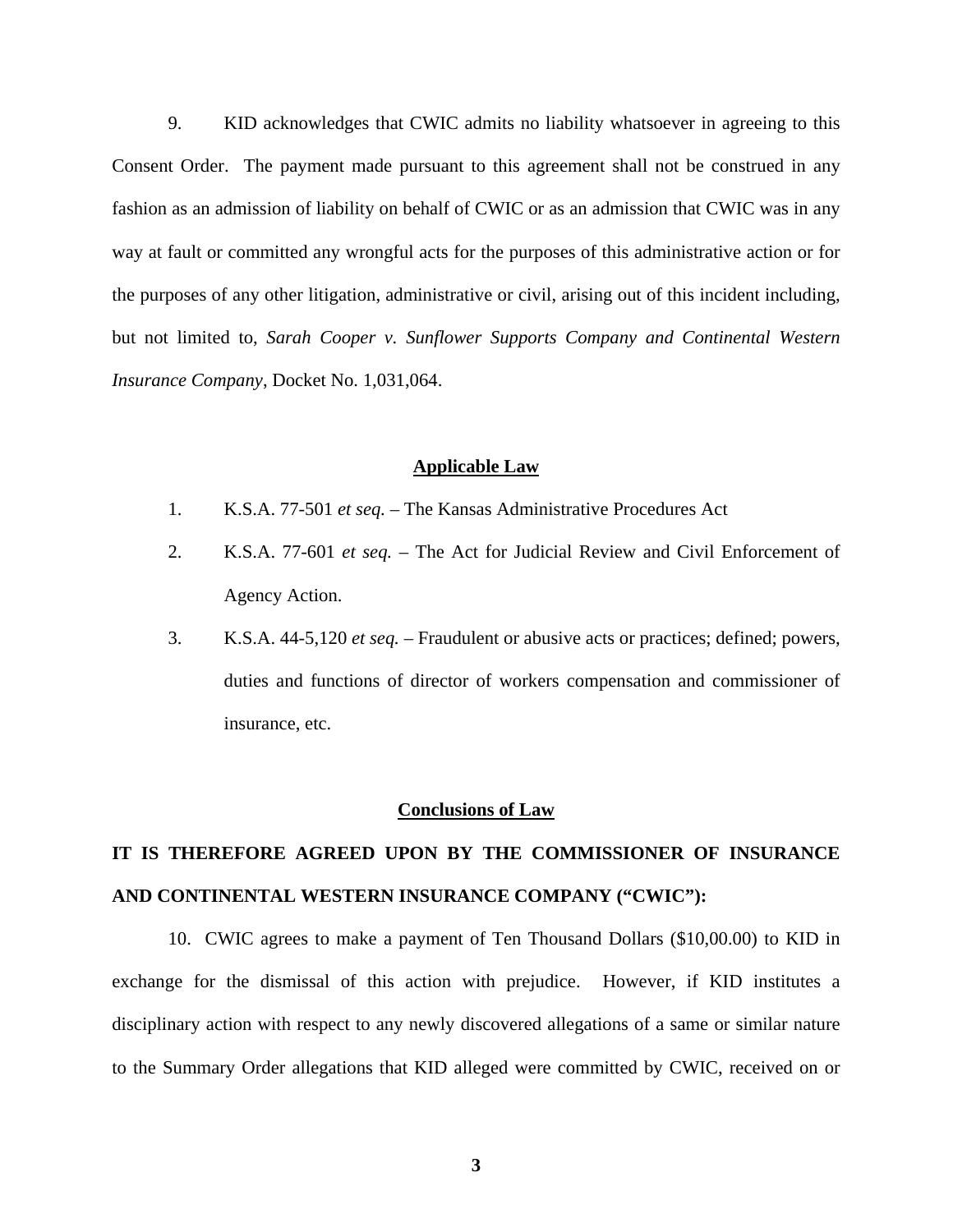before December 31, 2008, KID may use the Summary Order allegations in an attempt to show a pattern of practice by the company.

 11. KID acknowledges that CWIC admits no liability whatsoever in agreeing to this Consent Order. The payment made pursuant to this agreement is in settlement of disputed claims and shall not be construed in any fashion as an admission of liability on behalf of CWIC or as an admission that CWIC was in any way at fault or committed any wrongful acts for the purposes of this administrative action or for the purposes of any other litigation, administrative or civil, arising out of this incident including, but not limited to, *Sarah Cooper v. Sunflower Supports Company and Continental Western Insurance Company*, Docket No. 1,031,064.

 12. The fact of this payment, the settlement negotiations between KID and CWIC and the entry of this Consent Order shall not be admissible in evidence in any respect in *Sarah Cooper v. Sunflower Supports Company and Continental Western Insurance Company*, Docket No. 1,031,064.

- a. Upon the entry of this Consent Order this action shall be dismissed with prejudice.
- b. The entry of this Consent Order is based upon a strict compromise of disputed issues between KID and CWIC and may not be used as evidence in any other proceeding.
- c. CWIC shall deliver, within twenty (20) days of the entry of this Order, the sum of \$10,000.00 to Eliehue Brunson, KID Staff Attorney, on behalf of the Kansas Insurance Department.
- d. If payment is not made as required, KID may vacate and/or declare this Consent Order void and proceed with a Summary Order and hearing.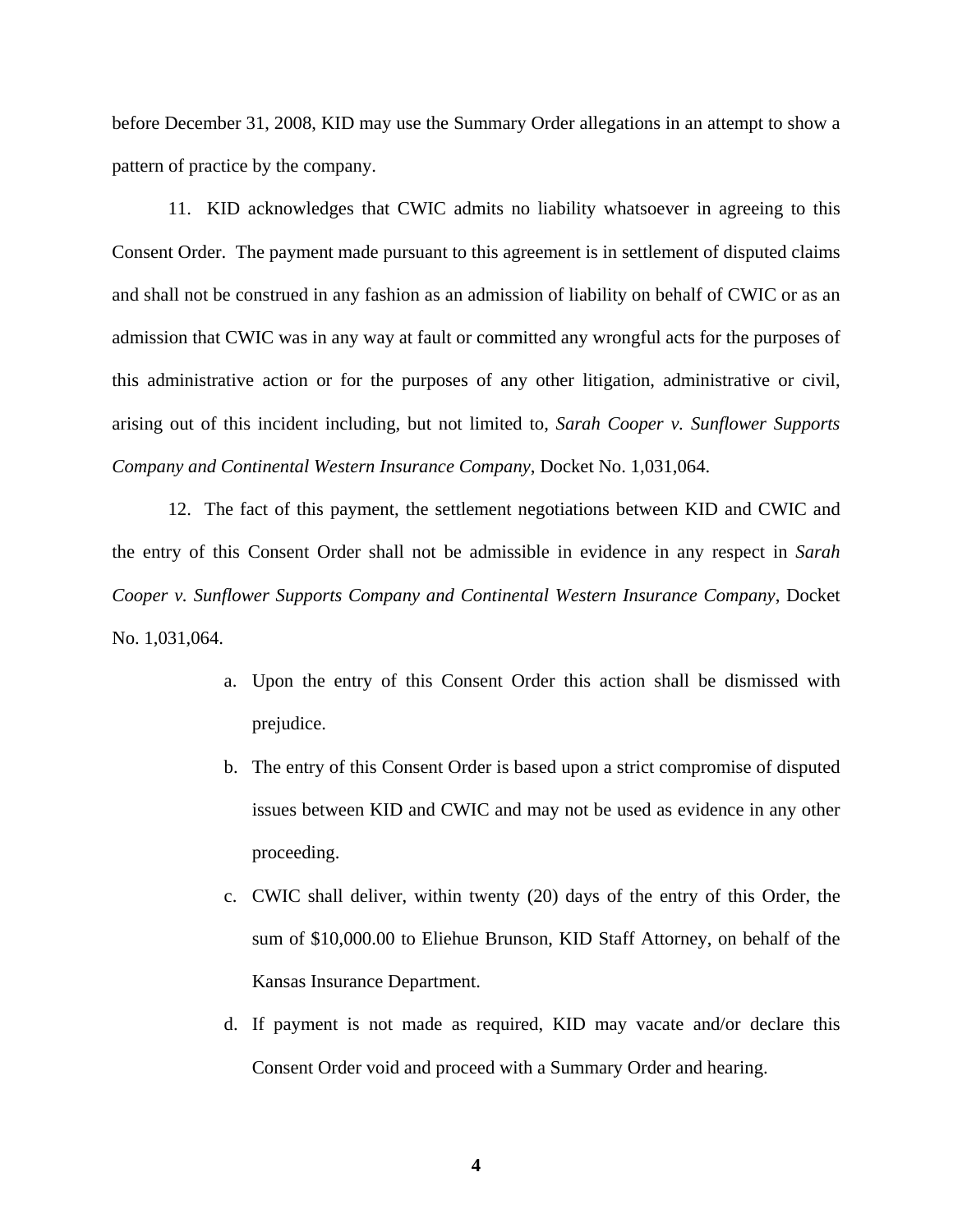12. CWIC agrees it shall, in good faith, assist KID in resolving any future complaints received on or before December 31, 2008, from Ms. Sarah Cooper concerning her workers' compensation claim.

# **IT IS SO ORDERED THIS \_\_\_21st\_\_\_\_\_ DAY OF AUGUST, 2008 IN THE CITY OF TOPEKA, COUNTY OF SHAWNEE, STATE OF KANSAS.**



Sandy Praeger Commissioner of Insurance

 $\angle$ S/ John W. Campbell By: /s/ John W. Campbell John W. Campbell General Counsel

Continental Western Insurance Company

 $/s$ / William W. Sneed By: /s/ William W. Sneed Attorney for Continental Western Insurance Company

### **CERTIFICATE OF SERVICE**

 The undersigned hereby certifies that a true and correct copy of the above and foregoing document was deposited in the United States Mail, first class postage prepaid, addressed to the following:

William W. Sneed #10630 POLSINELLI SHALTON FLANIGAN SUELTHAUS P.C. 555 S. Kansas Avenue, Suite 101 Topeka, KS 66603-3423

on the \_\_\_21st\_\_\_ day of \_\_\_\_\_August\_\_\_\_\_\_\_\_, 2008.